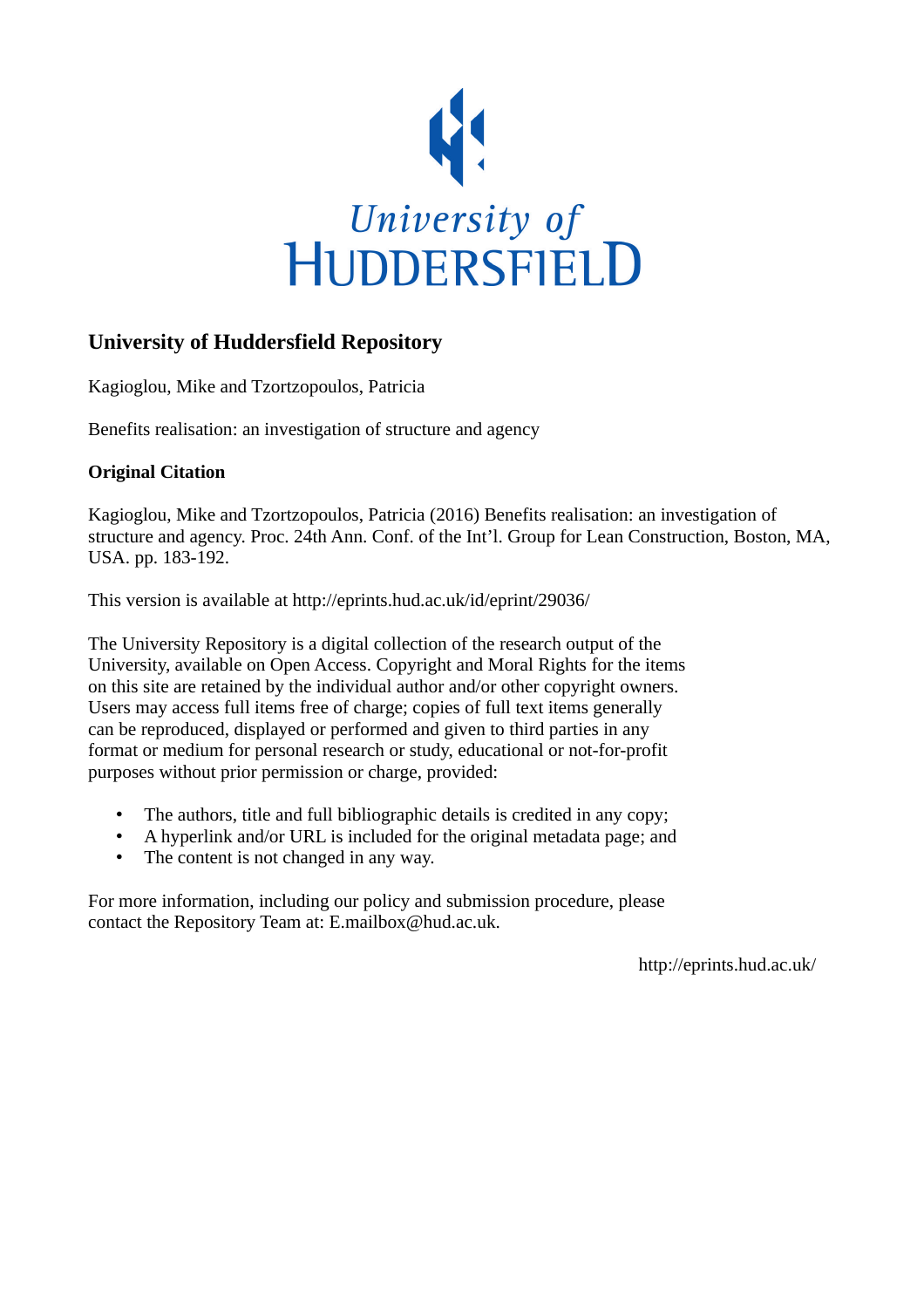Kagioglou, M., and Tzortzopoulos, P. (2016). "Benefits Realisation: An Investigation of Structure and Agency" In: *Proc. 24th Ann. Conf. of the Int'l. Group for Lean Construction*, Boston, MA, USA, sect.4 pp. 183-192. Available at: <www.iglc.net>

# **BENEFITS REALISATION: AN INVESTIGATION OF STRUCTURE AND AGENCY**

#### **Michail Kagioglou<sup>1</sup> and Patricia Tzortzopoulos<sup>2</sup>**

### **ABSTRACT**

The last 3 decades have seen significant developments in all aspects of process management and New Product Development (NPD) in the Built Environment. Many of the characteristics of NPD models have been challenged and new key principles are emerging as necessary for success. The issue of delivering benefits rather than just tasks and processes has become more prominent also.

Previous work related to NPD and Benefits Realisation has focused on the representational and process aspects of their implementation. This paper extends these notions and in particular introduces and explains 'structure' and 'agency' as they are understood in social sciences. In particular the notion of 'structure' will be presented as part of the overarching imperative for action and the actors involved in both undertaking and enacting processes.

Finally, the paper concludes in describing how research should be undertaken within the particular context of benefits realisation. The Unique Adequacy (UA) requirement of methods is critical in researching benefits realisation. As such, researchers need to be competent (in theory and practice) of and in the context, which they investigate. Implications for future research are also identified.

# **KEYWORDS**

l

Benefits realisation, structuration theory, value, process, new product development.

# **INTRODUCTION**

The area of NPD has been highlighted as a key competitive force for any organisation. Within the Built Environment in general and in construction more specifically NPD has been investigated form a number of perspectives, all of which aim to optimise the process of NPD and deliver 'value' to customers, both internal and external (Kagioglou et al. 2000). Recent changes to NPD processes over the last 15-20 years have primarily focused on sequencing or structure of activities (Cooper 1994; Cooper and Sommer 2016), the timing

<sup>&</sup>lt;sup>1</sup> Professor of Process Management, Art, Design and Architecture, School., Dean, Univ. of Huddersfield, Huddersfield, HD1 3DH, UK, +44 1484472289[, m.kagioglou@hud.ac.uk](mailto:tommelein@berkeley.edu)

<sup>&</sup>lt;sup>2</sup> Professor of Integrated Design, Architecture and 3D Design, Depart., Head of Department and Director of the Innovative Design Lab, Univ. of Huddersfield, Huddersfield, HD1 3DH, UK, +44 1484472281, [p.tzortzopoulos@hud.ac.uk](mailto:p.tzortzopoulos@hud.ac.uk)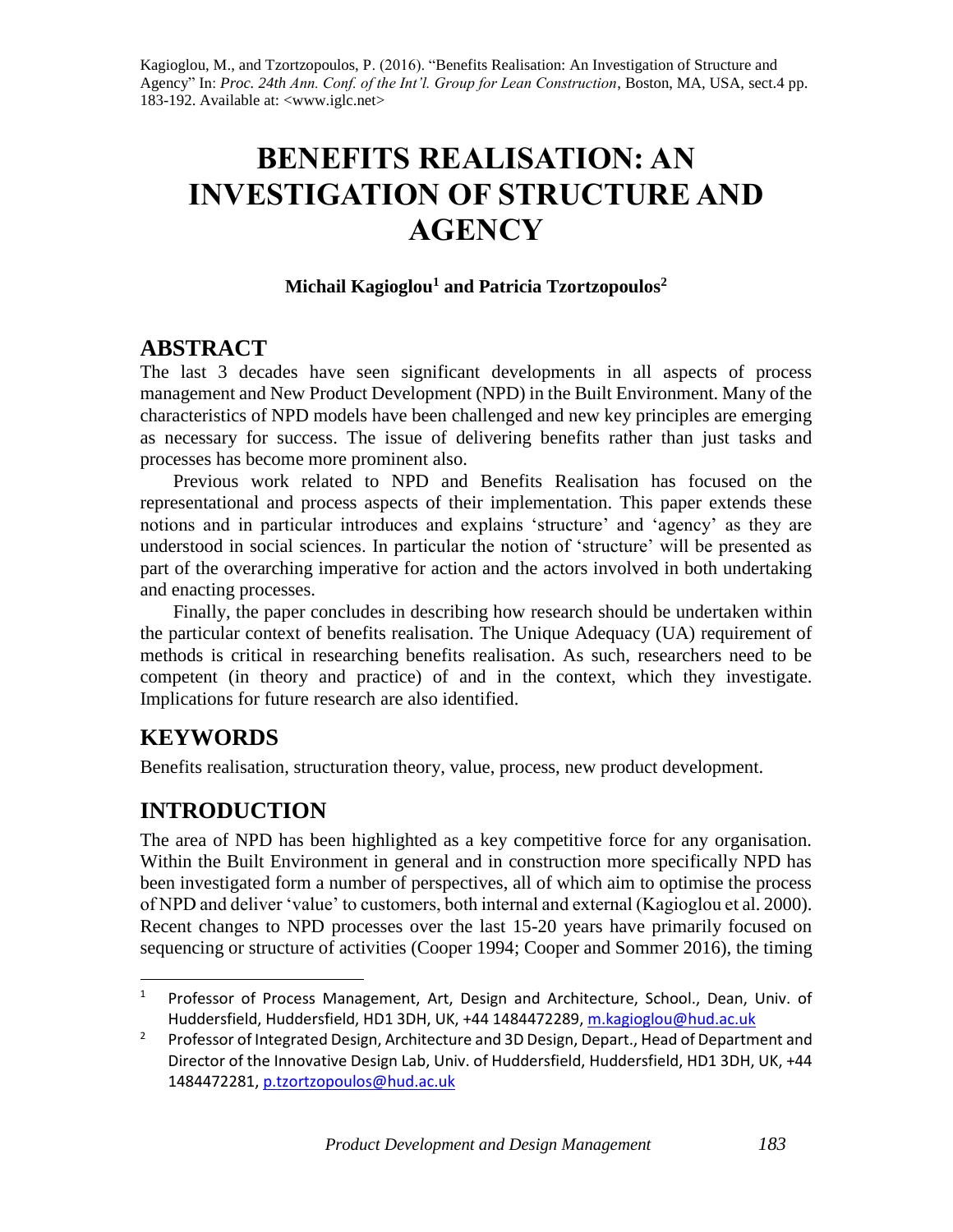of activities in relation to stakeholder involvement as well as broadening the scope of the process as it is understood by different groups. This paper briefly presents these developments and extents the traditional view of NPD to that of Benefits Realisation Management (BRM) as a means of ensuring that overall project and programme benefits are delivered consistently. Much of recent research has focused on the representation of NPD and BRM processes with some understanding and incorporation of change. The theoretical foundations for how change and process representations co-exist is not very well understood. The paper introduces the structuration theory, which originated in social sciences as a potential candidate in providing the theoretical foundation for enacting NPD and BRM processes and how 'duality' of process and action is paramount for the future rather than the narrow and flawed current 'dualism' paradigm.

# **NPD IN BUILT ENVIRONMENT AND CONSTRUCTION**

NPD can be defined as (adapted from Kagioglou et al. 2000): The process by which an outcome (tangible and/or intangible) is produced to satisfy a (implicit or explicit) need/want as identified by a customer (individual, group or stakeholders groups) through the planning and organising of resources (human, capital, financial, etc.). There are many different models of NPD that have been produced all of which have embedded within them both implicit and explicit logics and philosophies. This section briefly describes their main characteristics and progress made in each area.

#### **WHAT IS THE STARTING AND FINISHING POINT?**

The starting and finishing points of NPD processes are largely dependent on the context within companies use them. For example, in construction where the client procures a building NPD processes normally start form pre-procurement and contract award i.e. feasibility/concept development to the delivery and handover of a building. Hence, this project focus of NPD processes (endemic in construction) is designed to accommodate the project delivery. Typical examples of such processes include the RIBA plan of works prior to 2013's version (www.ribaplanofwork.com), which has been prominent in UK construction for decades.

Over the last decade or so more holistic NPD models have started to be developed which aim to accommodate two important issues. The first is to recognise that projects and programmes are there to deliver change and fit around an overall business model and strategy with expected results. As such, issues of strategic intent, business model development, feasibility aspects have started to be developed which do not assume that a building is always the right answer to a specific business need. In doing so, a more thorough investigation is necessary to examine all options. On the other hand, at the end of a project the whole aspect of operations, maintenance and decommissioning are making their appearance as part of a drive to consider whole life costing issues, sustainability, operational costs vs. capital costs, etc. The latest revision of the RIBA plan of works [\(www.ribaplanofwork.com\)](http://www.ribaplanofwork.com/) is a great example of how such issues should be considered. 'Seeing the whole' NPD processes are now prominent.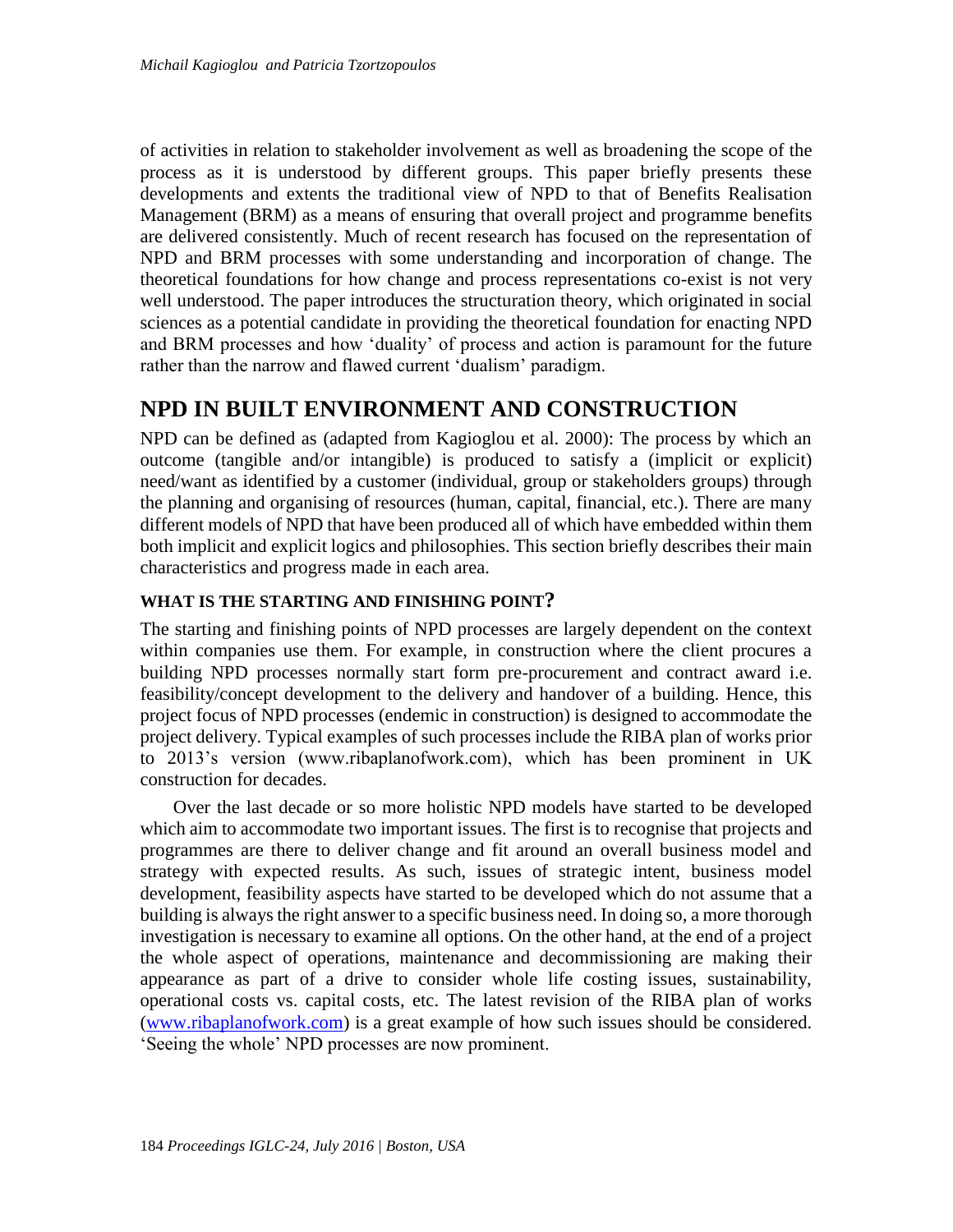#### **WHAT IS IN AND WHAT IS OUT?**

The content of NPD processes in terms of what needs to take place and at what stage is also different. There is a proliferation of models, which include anything from 6-7 steps to more than 30. There is still an apparent confusion about what is the purpose of an NPD model, at what level of the organisation is used at e.g. senior management, portfolio and project reviews, etc. and therefore there are still operational processes that are looked at and considered as strategic and vice-versa. This distinction can have significant implications, especially for repeat clients and those organisations that are interested in overall system improvements time after time.

#### **INTERNAL LOGIC AND 'SPIRIT' OF NPD PROCESSES**

There are two key distinctive characteristics that can exemplify the logic of NPD processes and identify their 'spirit'. The first characteristic has to do with how different stages and phases are enacted in the process. For example in traditional processes e.g. waterfall models, the stages are distinct form each other and followed the traditional over-the-wall approach. To resolve the 'over the wall' deficiencies NPD processes developed in two ways. The first had to do with overlapping stages and the second with progressive fixity deliverables or outcomes. In the former case, the notion of 'fuzzy or overlapping stages was introduced (Cooper 1994) where instead of handovers between stages (some) activities are allowed to overlap stages so that other activities from subsequent stages can be initiated. This approach has proved to be popular and it manifested in various ways in different models. For example, it helped the planning of the 'fuzzy' front end of design processes where there is still much ambiguity about what needs to be realised and through which schemes (Cooper 1994). It also forced projects to bring about specific expertise and actors in the process together to provide more complete solutions.

The second aspect of progressive fixity enabled activities to 'exist' through stages and develop incrementally until either a full solution has been identified or the best solution up to that point has been identified with the former being a measure of satisfaction the latter being a compromise. Both are valid approaches for different reasons.

#### **FORMALITY VS INFORMALITY**

The area of formality or informality of processes is very important. There is normally an implicit assumption that formality relates to large and complex organisations and informal to small and fairly straight forward organisations/projects. This might indeed be the case in most circumstances. Cooper and Sommer (2016) have recently introduced the concept of agile stage-gate hybrid models where they identify, briefly, when each model should be used. For example, they claim: agile fits better when 40%-70% of final design parameters are defined prior to development, whereas it requires more that 90% in formal/traditional processes; when the product specification is established in general, upfront agile works best as opposed to when it is established in detail where formal processes work better, among other features. In terms of the overall approach Cooper and Sommer (2016) also identify agile as an evolutionary process based on frequent design-build-test iterations, milestone releases and beta versions with actual customers, continually reprioritising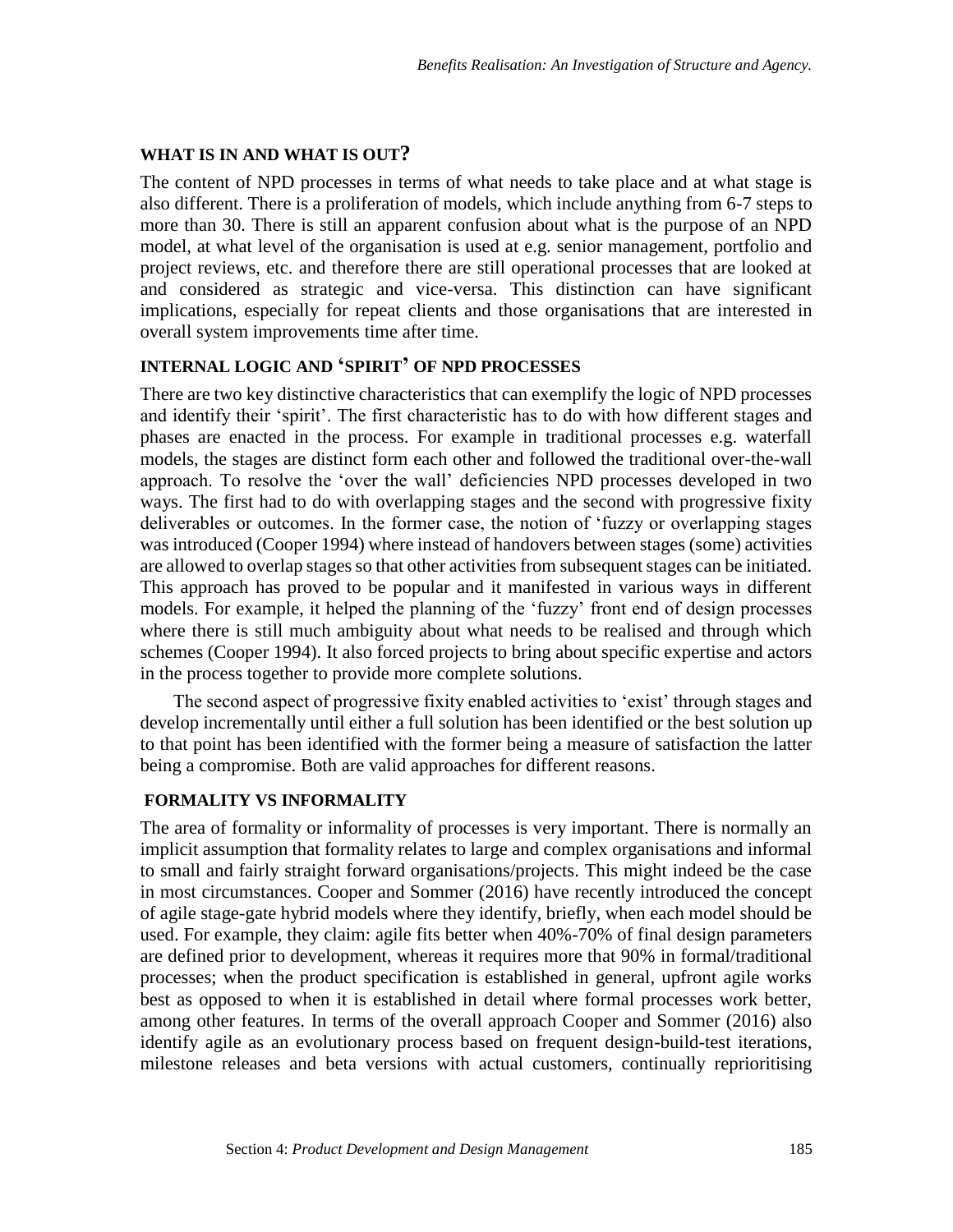features. Traditional but efficient phase-gate processes are well defined with clear entry/exit criteria, explicit tasks and deliverables and rigorous checkpoint review meetings and monitoring happening according to plan.

#### **PLANNING AND/OR ORGANISING**

Johnson and Brennan (1996) in their seminal paper state that " …the widely held but conceptually flawed motion that activity proceeds via the implementation of plans, informs the idea that a strong causal connection between management and goals and operational activity can be established through representation and plan generation." They go on to state/highlight that " From the manager's point of view adoption of the management-asorganising approach may be accompanied by a feeling of loss of control because a tight coupling between management goals and operational activity is denied. However, we have argued that such a coupling is not feasible and therefore the feeling of control engendered by the management-as-planning approach is largely illusionary." Indeed, they use Lean Manufacturing as an example of management-as-organising "…where the systems are largely reactive and production scheduling relies on the structuring of the physical environment rather than the planning environment of the teams." Dant and Francis (1998) have also looked at the issue of planning and suggested an interactional approach to planning in organisations by comparing and contrasting the relevance of the rationalist and the contingent models of planning concluding that "…neither model is adequate to describe the process of planning activity which is always a practical and situated activity whose character emerges in the process of interaction." Therefore, it is quite clear that the role of NPD models has some representational value, which can lead to planning activity, which however does not constitute action. Activity is situated and therefore can only be understood through the impact of agency. The paper expands on this issue by considering at structuration theory and Benefits Realisation.

#### **OUTPUTS VS OUTCOMES**

In addition to the flawed assumption that planning equals action and that causality exists between management and operational activity, there is an equally flawed assumption that project plans deliver outputs and outcomes. This flawed assumption exists at two levels. At the first level there is the whole contested area of project success (Serra and Kunc 2015) and what actually translates to with the – appropriate – criticism of the traditional project management practices (Koskela and Howell 2002). At the second level there is the implied assumption that the delivery of a project will automatically deliver the required business outcomes. It is very important to stress that any NPD process will need to look at the relationship between project outputs and outcomes and fuse the two as part of an integrated whole. Reiss et al. (2006) emphasize that there is a path from projects to benefits: projects have outputs and the combination of different outputs generates the capabilities that enable the desired benefits to be achieved. According to Maylor et al. (2006), without the effective transition from outputs to outcomes, products and services remain only capabilities, or potential sources of benefits.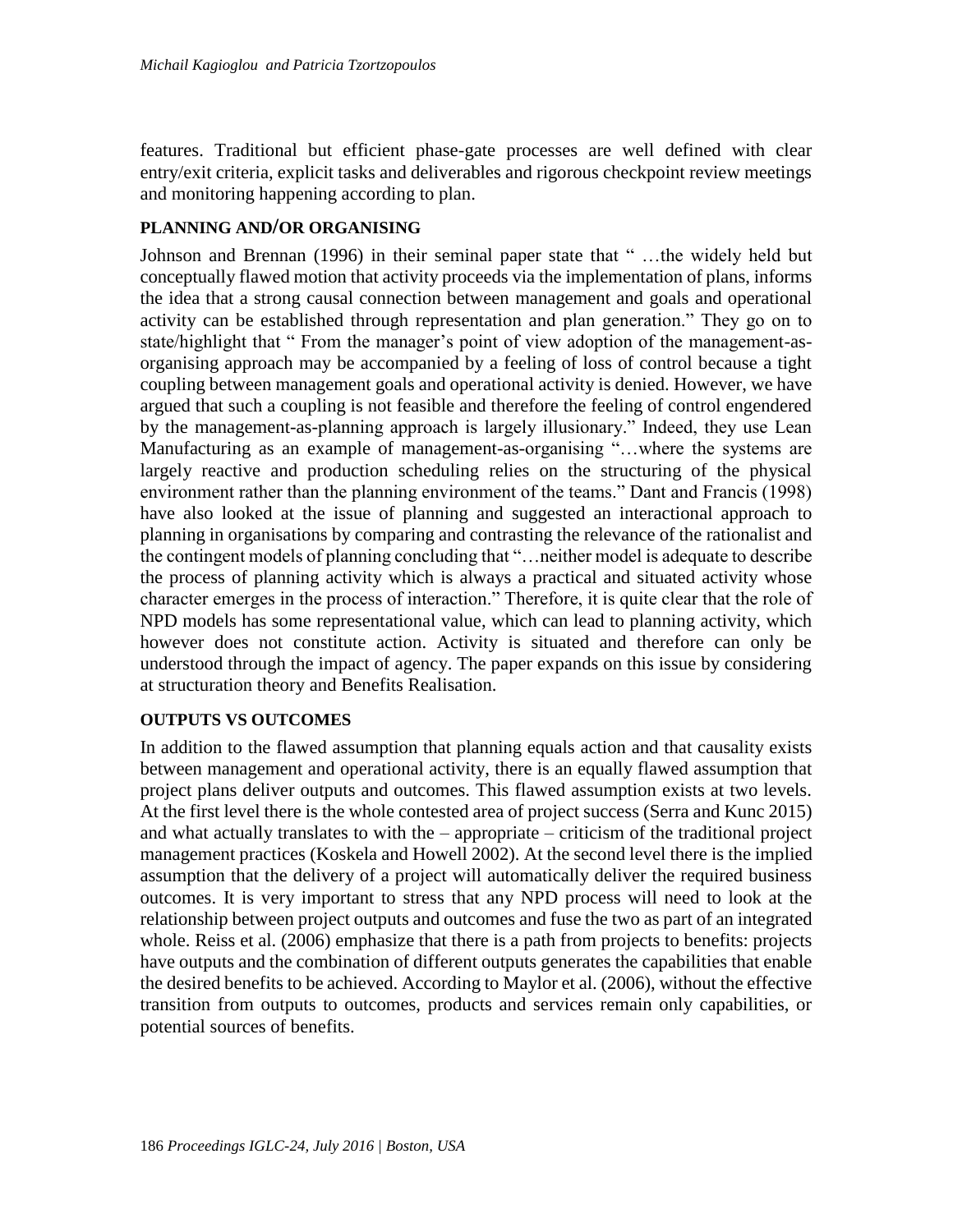#### **KEY PRINCIPLES FOR NPD PROCESSES**

The discussion up to now has highlighted a number of areas that are pertinent when considering NPD processes as representational models and maps which can guide projects through to completion as well as the embedded thinking in these models and how they specifically relate to organising and action towards delivering outcomes. It is possible therefore to identify the following as key principles for an NPD process:

- 1. Seeing the whole from cradle to grave
- 2. Customisable / flexible and consistent of its principles
- 3. Progressive fixity of activities
- 4. Coordination / Orchestration of process (linking planning to organising)
- 5. Organises actors for delivery and synthesising the knowledge base
- 6. Feedback loops and learning
- 7. Aiming to realise project/programme outcomes and benefits

The following sections will expand on point (7) and also introduce the theory of structuration as a means of explaining and articulating the conceptual/theoretical bridge between NPD process representation and realisation.

# **BENEFITS REALISATION MANAGEMENT**

Benefits realisation Management (BRM) is defined by Bradley (2006) as: an outcome of change, which is perceived as positive by a stakeholder. Breese (2012) locates the BRM growth to the growth of change management and also performance management paradigms in management studies. The approach assumes right form the outset that coordinated action can introduce a sense of causality between action and outcome, which can be predictable. This need for predictability arose from the failures of many projects and some argue of project management in general, to deliver strategic benefits (Mir and Pinnington 2014; Badewi 2016). It is within this framework that traditional approaches to delivering on cost, time and quality become obsolete both as concepts and also as practice. BRM aims to bridge link between defined strategic benefits and project/programme management.

Tillmann et. al., (2009) identified the following reasons for the need for BRM:

- 1. Vagueness of benefits definition, tracking and allocating responsibility for delivery
- 2. Definition of client and stakeholder groups as well as their influence on the realisation of benefits
- 3. Long delivery timescales involved between benefits definition and realisation
- 4. Lack of making explicit identifiable interdependencies
- 5. Lack of explicit and correct actions taken to manage change

Although BRM was designed to accommodate the above deficiencies, it is argued by Breese (2012) that because it is located within the 'modern paradigm' of management science, it has seven supporting themes as identified by Darwin et al (2012) and adapted below:

- 1. Logic: assumption that by planning a good outcome it can automatically be realised
- 2. Linear Thinking: one activity leads to another over the duration of the project/programme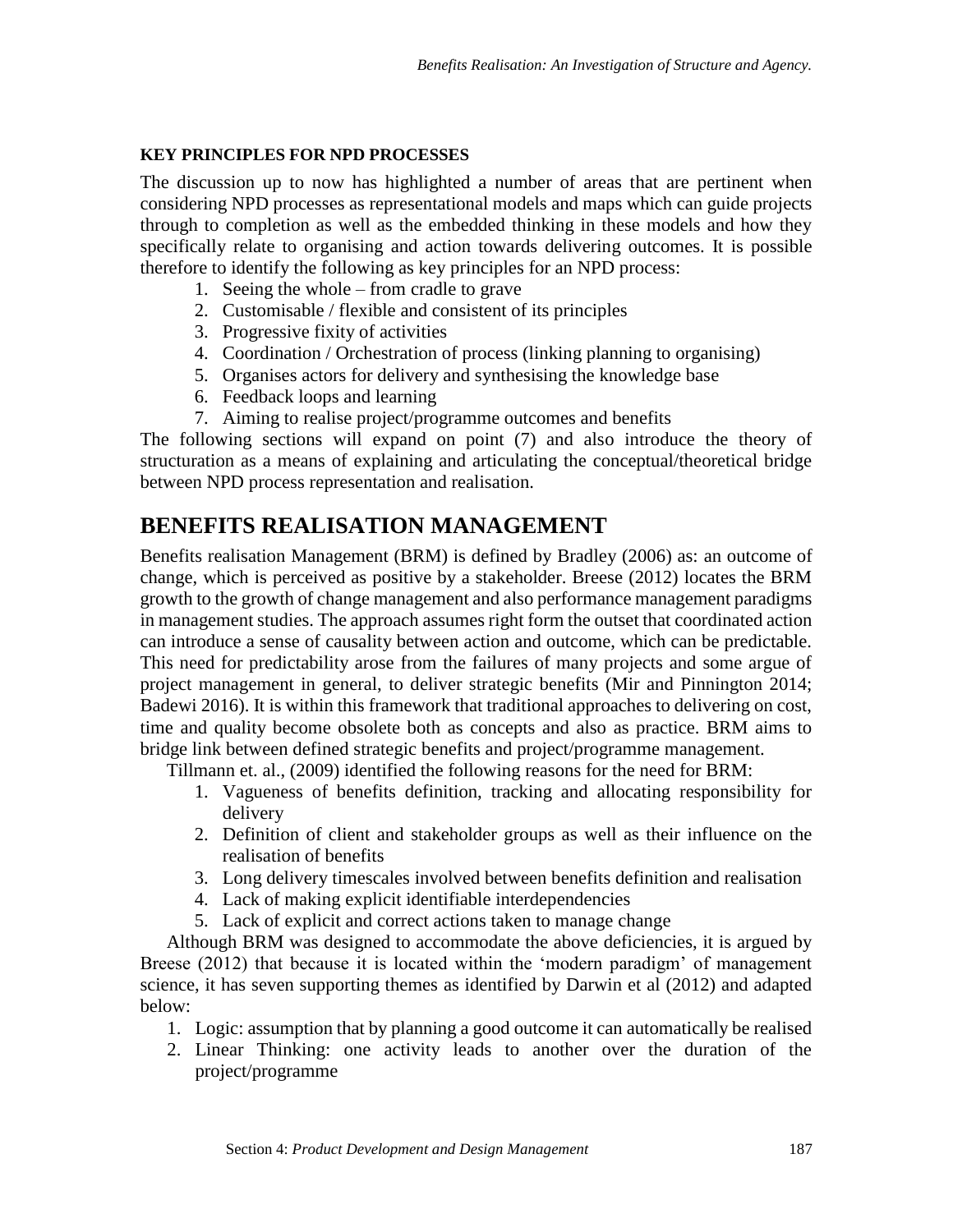- 3. Quantification: this follows the notion that if it cannot be quantified it does not exist. Quantification is critical to evaluation
- 4. Cause and Effect: causality can be pre-determined
- 5. Reductionism: some benefits and impacts can be more 'valuable' than others
- 6. Split between thinking and doing: planning vs. organising split
- 7. Control: the appraisal process is a means of exercising management control over resources

Tillman et al. (2009) has identified eight models of benefits realisation and Sapountzis et al. (2010) have also developed a BRM model called BeReal which is making more explicit the link between change, benefits and organisation for delivery as well as suggesting the organising functions necessary to deliver relevant plans (Sapountzis et al. 2011).

This paper locates NPD as the overarching process by which strategic and business benefits come together for realisation through the delivery of a product or service. In doing so, it also positions BRM as an integral part of the NPD process in linking strategic benefits to realised products and services. There are still though significant issues that need careful consideration in relation to what and how NPD and BRM processes work within the spectrum of planning and organising. Project management practices should consider projects situated in a social and political context, adequately dealing with the dynamics of this context, the complexity of social interaction and human action and the framing and reframing of projects within an evolving array of social agenda, practices, stakeholder relations, politics and power (Winter et al., 2006).

Rooke et al. (2010) also identified the problem of value associated with Lean knowledge management within the BRM framework. Expanding from this position the 'value for who' question sits at the heart of BRM which is defined through a process of negotiation and evaluation through human action. It is this difference between what Breese (2012) calls the 'modern paradigm' of management and the 'real world.' In doing so he concludes in the study of regeneration programmes that "…demonstrated that where the assumptions of the scientific approach of the 'modern paradigm' underpin the management framework there will be tensions and conflicts, because the assumptions do not hold in 'the real world'. The consequence will be that benefits management (and also related aspects of project management, such as value management) will be played out in an ambiguous and contested manner, reflecting the roles and actions of the different stakeholders, how will vary in the degree of power and influence they wield." He also states that "There is a need for theories of BRM to be developed which are based on in-depth analysis of practice and acknowledge and incorporate ambiguity and uncertainty.' The inevitable issue raised here is that in many situations there is very little scope for an objectively defined 'best option' rather the ones exist are relative and mediated through human action.

## **STRUCTURE AND AGENCY**

The paper demonstrates two critical aspects. Firstly, that Benefits Realisation as a Process sits within the realm of NPD and therefore is bound by some of its characteristics, and secondly that a simplistic process-view of NPD and BRM (as a meta project management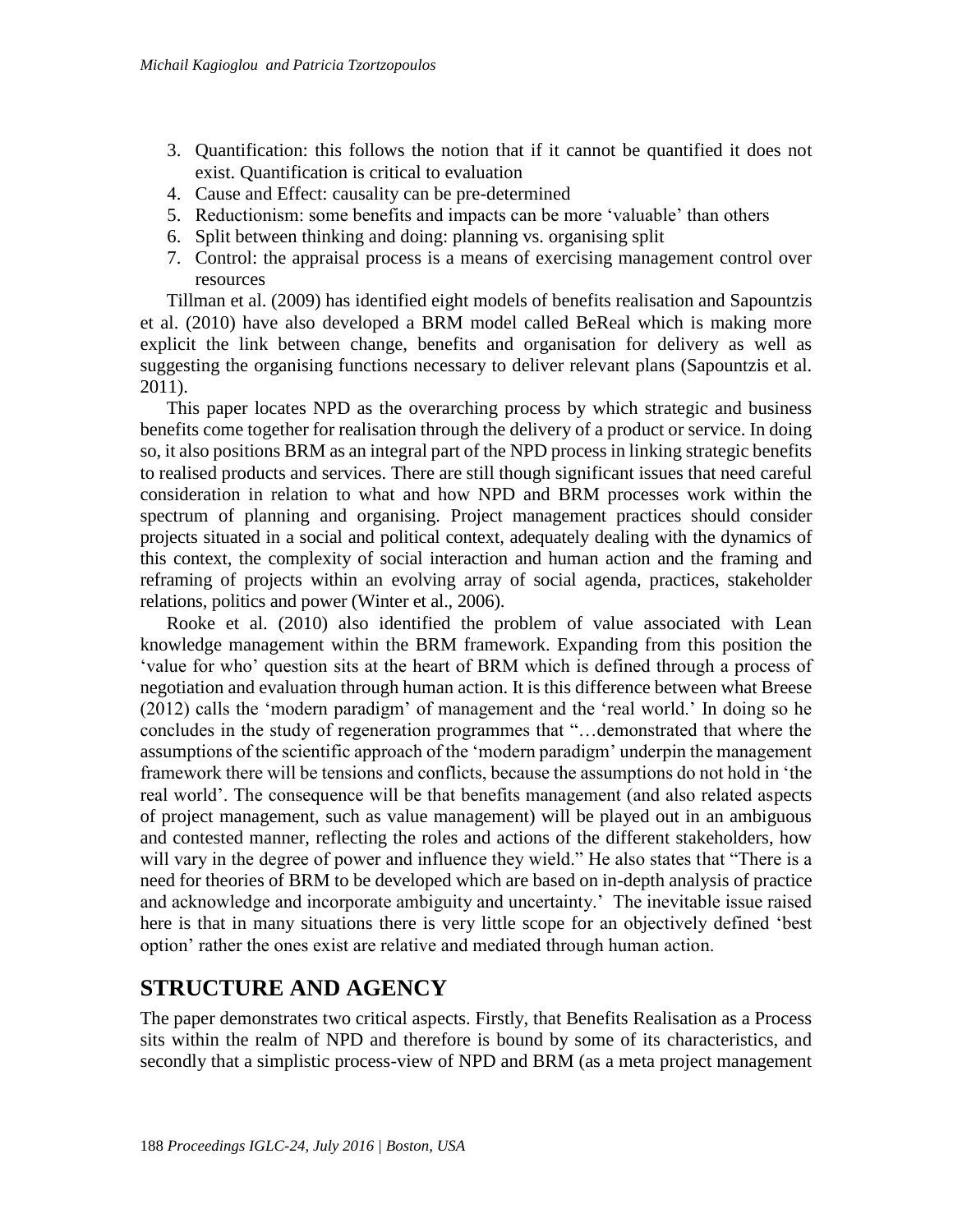process) is not enough to explain and incorporate the dynamics of both situational technical and non-technical choices and expressions of value. Therefore, both representational (hard view of process) and perceived (soft view of process) aspects need to be considered.

The notions of structure and agency have been considered extensively in the realm of social sciences (Giddens 1984; Sewell 1992; Chouinard 1997.) Initial views of structuralism and functionalism have tended to follow an objectivism paradigm. Functionalism tended to look towards biology as the science that is nearer to social sciences whereas Structuralism rejected evolutionism and biological sciences. However, both of them strongly emphasised the pre-eminence of the social whole over its individual parts (Giddens 1984). Further developments in social sciences constituted 'structure' as one of the most elusive terms on social sciences (Sewell 1992). In traditional discourse on structures, change is located outside of structures. In doing so it emphasises the priory of structure (or culture as it is understood in many writings) over agency. In such a way it becomes deterministic in nature and very rigid. Structure and agency exist as a duality i.e. two parts existing in isolation with some relationship between them. Giddens theory of structuration (1984) has been introduced as an alternative to these rigid views and it aimed to reject structural determinism through constant emphasis on the interplay of structure and agency, offering a broader conception of social power as the outcome of struggle over allocative and authoritative resources and recognises the significance of spatial organisation in the structuration of social relations (Chouinard 1997).

#### **THEORY OF STRUCTURATION**

The theory of structuration was introduced by Giddens and broadly speaking it has some of the following characteristics (Giddens 1984):

- It suggests that the basic domain of study of the social sciences is neither the experience of the individual actor, nor the existence of any form of societal totality, but social practices ordered across space and time
- It accepts a hermeneutic starting-point in recognition that the description of human activities demands a familiarity with the forms of life expressed in those activities. It is the reflexive form of the knowledgeability of human agents that is most deeply involved in the recursive ordering of social practices.
- The reflexive monitoring of activity is a chronic feature of everyday action and involves the conduct not just of the individual but also of others. Therefore, actors not only monitor continually the flow of their activities and expect others to do the same for their own, but they also monitor aspects, social and physical, of the contexts in which they move.
- An ontology of time-space as constitutive of social practices is basic to the conception of structuration, which begins from temporality and thus, in one sense, 'history'
- Structures do not exist concretely in time and space except as "memory traces, the organic basis of knowledgeability" (i.e., only as ideas or schemas lodged in human brains) and as they are "instantiated in action" (i.e., put into practice).
- Rejects Dualism (separate parts in a system, broadly speaking) and adopts duality whereby structures are not brought into life by social actors but they are continually recreated by them via the very means by which they express themselves as actors. In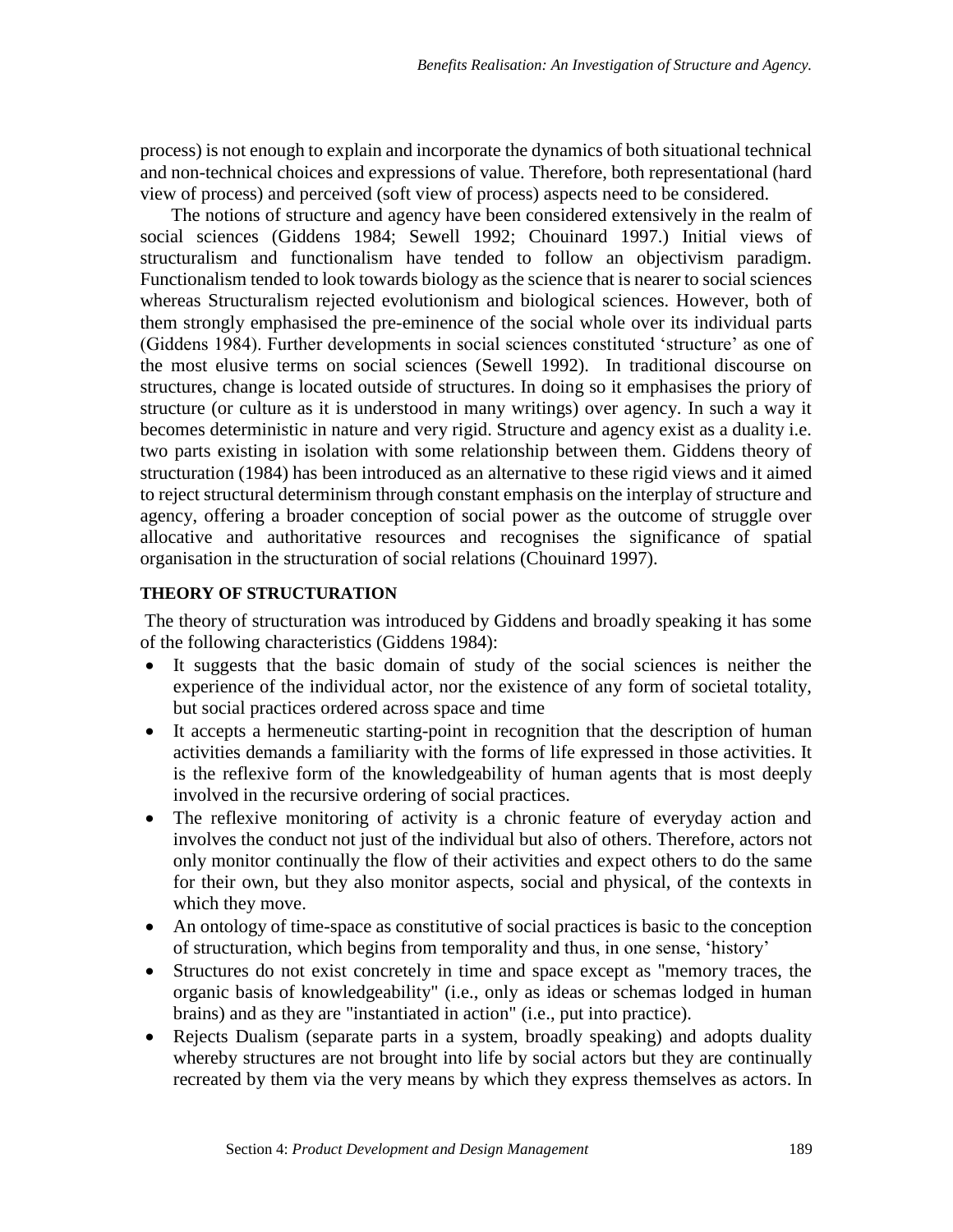and through their activities agents reproduce the conditions that make these activities possible.

 Structure is not to be equated with constraint but is always both constraining and enabling

### **DISCUSSION AND CONCLUSIONS**

The paper started off by reviewing progress made over the last few decades in NPD and arriving at a set of key principles critical to its success. Ultimately the success of NPD processes is defined by the degree to which envisaged benefits are delivered (outside of the traditional metrics of time-cost-quality which are narrowly defined).

The paper identifies the degree to which planning alone is adequate in realising outputs and it is shown that planning alone is simply inadequate. Human action/agency is critical in organising around project, programme and NPD delivery. Aspects of agility, progressive fixity, coordination, learning and delivery cannot be thought of, let alone realised, without the impact of human agency. Therefore construction processes have to be designed with this in mind, ensuring that representation and action are tied in together. The impact of such considerations can result in establishing, for example, acceptable levels of change of plans without penalty clauses, new forms of contract to evolve and closer consideration of collaborative project practices being established.

The theory of structuration identifies and promotes the dualism of structure and agency and that actions constitute structure which itself is constituted by the actions taken. Therefore, it rejects the dualist paradigm and adopts dualism as the modus operandi. The implications for theory and practice are significant. Firstly, it forces researchers to look at theorising around change and process concurrently rather than in isolation, together as one rather constituting the sum of the two parts. NPD and BRM processes should possibly be designed not only to accommodate change but also to effect change so that they can be reformulated as a result of this emerging change. In practice the implications would be that checks are put in place to ensure that 'fixed' solutions are 'opened up' and being revalidated, hence embedding a culture of continuous improvement rather than striving towards fixity as early as possible. Toyota's set-based design (fixing sets of attributed and solutions rather than whole systems) NPD process is starting to demonstrate this aspect to a moderate degree (Morgan and Liker 2006.) Significantly, the rate of change and the insistence of measuring benefits based on initial requirements should be, largely, rejected. Could the same apply to initial client requirements, specifically when long timescales and in-experienced clients are involved? This area can have significant implications on how project and programme success is measured, in that benefits need to be tracked continually and post-project and post-occupancy evaluations change their focus from measuring what was originally conceived to what have emerged through practice in NPD. The implications for how infrastructure policy (say in social housing, regeneration, health and schools programmes, etc.) is evaluated and measured are also significant.

Any notions of process representation alone are not enough to evaluate success. In relation to this Rooke and Kagioglou (2007) identified the need to consider the Unique Adequacy (UA) requirement of methods needs to be extended to researching NPD and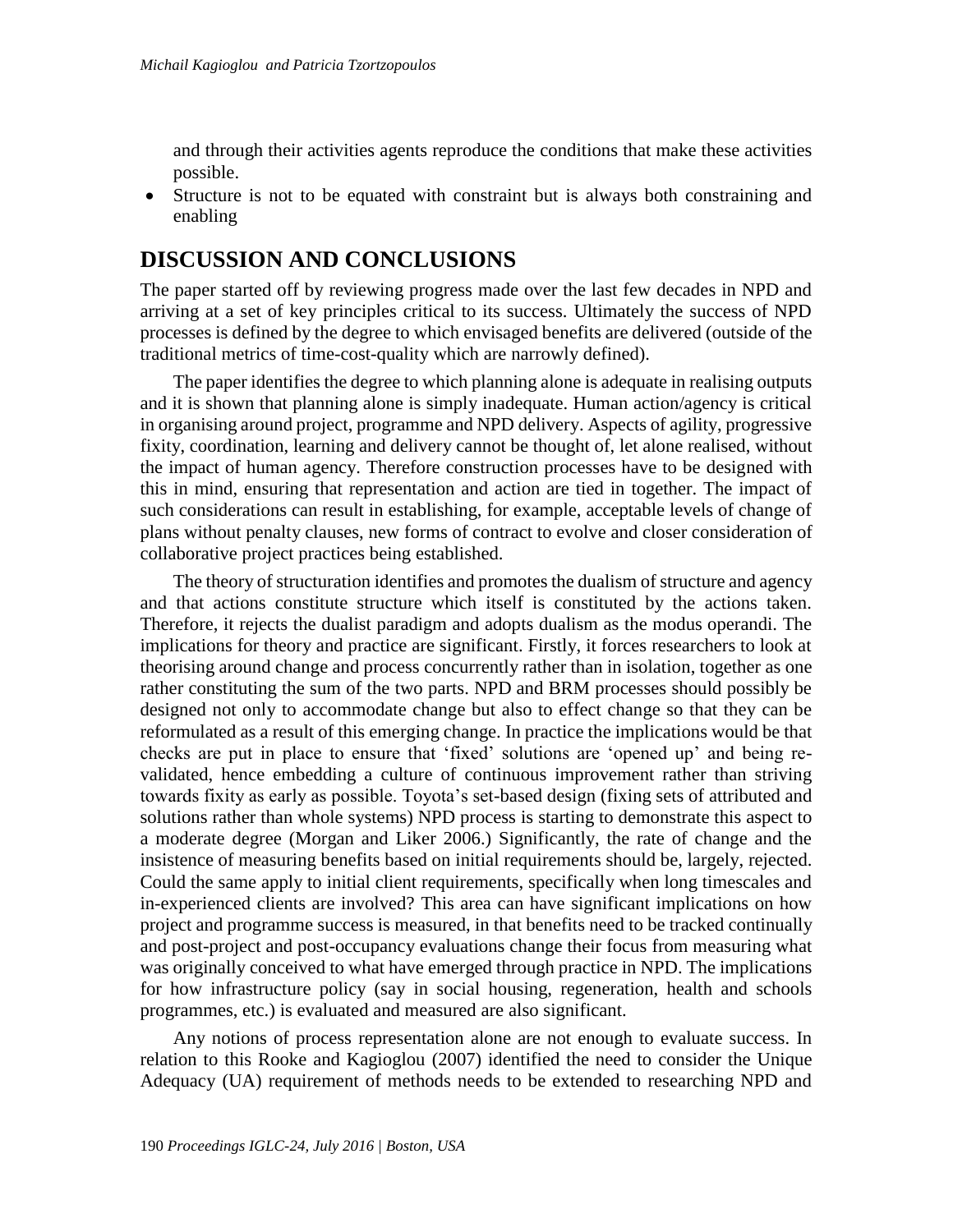BRM issues whereby the researcher (and arguably practitioners also) needs to be competent (in theory and practice) of and in the context which is investigated. The research methods themselves also can only be determined through considerations of context and created within that context. Lean Construction's recent progress in production management and control can be examined around these new lenses which requires further research, in particular how considerations around time-space can be examined through the structuration theory.

The authors have introduced the structuration theory as a candidate for consideration when investigating the theoretical foundations of the interface between NPD, BRM and Project Management.

#### **REFERENCES**

- Badewi, A. (2016). "The Impact of Project Management (PM) and Benefits Management (BM) Practices on Project Success: Towards Developing a Project Benefits Governance Framework." *International Journal of Project Management,* 34, 761-778.
- Bradley, G. (2006). *"Benefit Realisation Management – A Practical guide to achieving benefits through change,"* Hampshire, UK, Gower.
- Breese, R. (2012). "Benefits Realisation Management: Panacea or False Dawn?" *International Journal of Project Management,* 30, 341-351.
- Chouinard, V. (1997). "Structure and Agency: Contested Concepts in Human Geography." *The Canadian Geographer,* 41(4), 363-377.
- Cooper, R.G. (1994). "Third-Generation New Product Processes." *The Journal of Product Innovation Management*, 11, 3-14.
- Cooper, R.G. and Sommer, A.F. (2016). "The Agile-Stage-Gate Hybrid Model: A Promising New Approach and a New Research Opportunity." *Journal of Product Innovation Management,* February.
- Dant, T. and Francis, D. (1998). "Planning in Organisations: Rational Control or Contigent Activity?" *Sociological Research Online,* 3(2), <http://www.socresonline.org.uk/3/2/4.html>
- Darwin, J., Johnson, P. and McAuley. (2002). "*Developing Strategies for Change."*  Financial Times Prentice Hall, Harlow, UK.
- Giddens, A. (1984). *"The Constitution of Society."* Polity Press, Cambridge, UK, ISBN: 978-0-7456-0006-2
- Johnston, R.B. and Brennan, M. (1996). "Planning or Organising: The implications of Theories of Activity for Management of Operations." *International Journal of Management Science,* 24(4), 367-384.
- Kagioglou, M., Cooper, R., Aouad, G. and Sexton, M. (2000). "Rethinking Construction: The Generic Design and Construction Process Protocol." *Journal of Engineering Construction and Architectural Management,* 7(2),141-154.
- Koskela, L. and Howell, G. (2002). "The Underlying Theory of Project Management is Obsolete*." In Proceedings of the PMI Research Conference,* pp. 293-302.
- Maylor, H., Brady, T., Cooke-Davies, T. and Hodson, D. (2006). "From projectification to programmification." *International Journal of Project Management*, 24, 663–674.